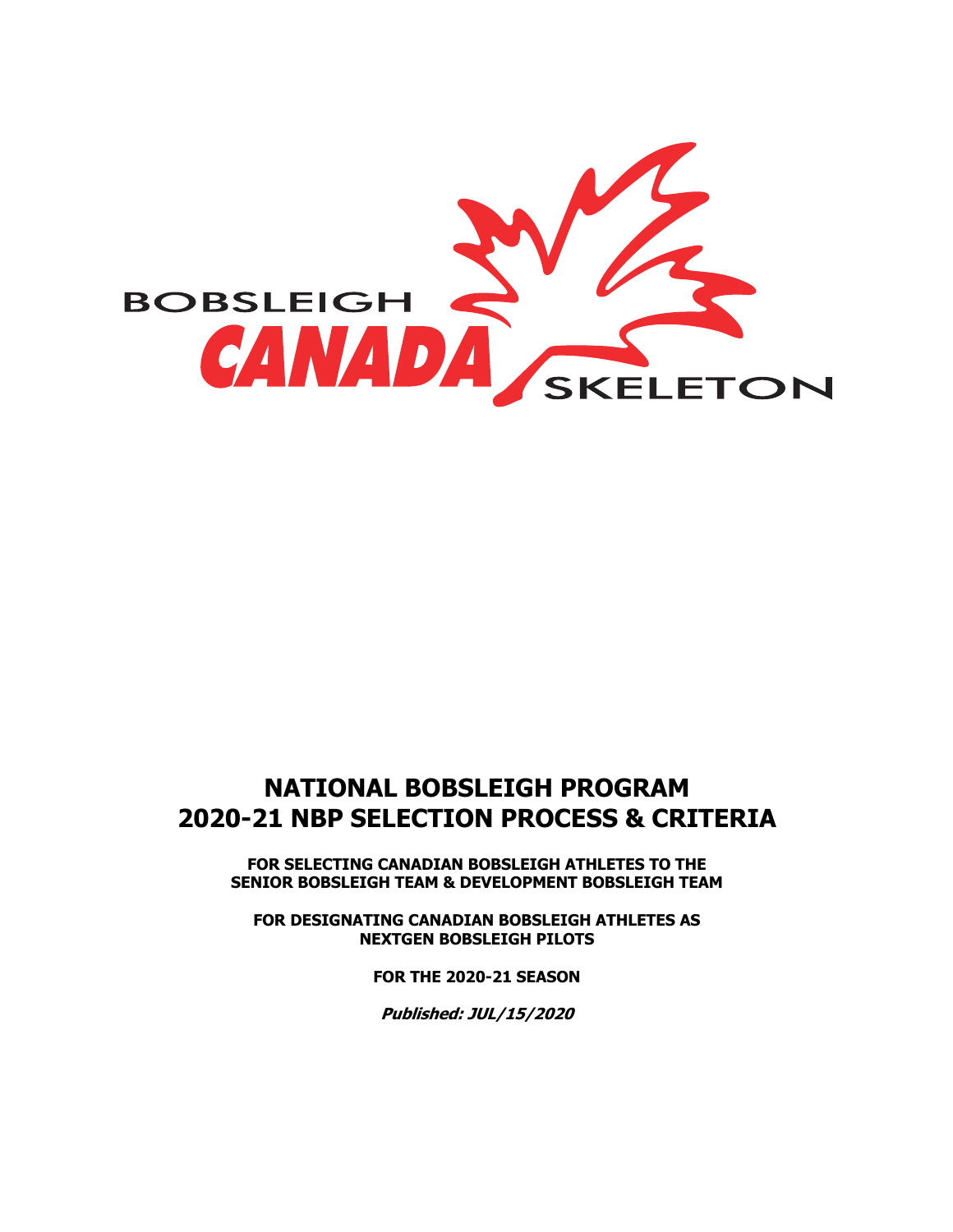

## **PURPOSE**

The following outlines the process **Bobsleigh CANADA Skeleton (BCS)** will follow in selecting athletes to the **Senior Bobsleigh Team (SBT)** and **Development Bobsleigh Team (DBT)** as part of the **National Bobsleigh Program (NBP)** as well as for **NextGen Bobsleigh Pilot (NGBP)** designation. This Selection Process has been designed in support of BCS' mission to develop and sustain World and Olympic Champions. Fairness, equal opportunity, the desire to field competitive teams for international competition and the development of NextGen athletes are the guiding principles of this NBP - Selection Process & Criteria.

BCS will utilize a combination of testing camp results, including athletic testing and/or icehouse push testing (as applicable) where athletes earn their **Athletic Performance Evaluation (APE)** score (Appendix A), along with an **Evaluation Race Series (ERS)** for the process of completing team selections.

## **1) NBP - SELECTION PROCESS**

## **A) ELIGIBILITY**

To be eligible to participate in, and at all times throughout, the NBP – Selection Process, including testing camps (as applicable) and the ERS, candidates must fulfill the following conditions:

- i) be a member in good standing of either BCS or the candidate's respective provincial association;
- ii) unless a written exemption is granted by the High Performance Director (HPD) in advance, have participated in and/or competed in all required events, camps and/or competitions in the 2019-20 and 2020-21 Seasons to which they were selected to participate, including:
	- (1) NBP camps;
	- (2) Canadian Championships;
	- (3) Competitions (OWG / WCh / WC / NAC and/or EC); and/or

(4) Such other mandatory events as may be notified to the athlete from time to time in advance. ("Season" means the 12 month period from April  $1<sup>st</sup>$  through March  $31<sup>st</sup>$  annually)

- iii) have paid all outstanding fees;
- iv) have a passport valid for a period of at least 6 months beyond the end of the upcoming competitive season;
- v) meet the eligibility requirements to obtain a Canadian IBSF license;
- vi) not have a current sanction imposed resulting from an anti-doping violation; and
- vii) demonstrate, to the satisfaction of the NBP-High Performance Committee (NBP-HPC), sufficient on-ice sliding proficiency.

The NBP-HPC shall be chaired by the HPD and include the NBP-High Performance Manager (NBP-HPM), NBP-Head Coach (NBP-HC) and such other technical or other key personnel who may be consulted from time to time at the sole discretion of the HPD.

## **B) ERS FORMAT**

The ERS consists of two (2) races per discipline, **ERS Race 1** & **ERS Race 2,** being conducted on 1 track for a combined total of four (4) heats where **ERS Points** are earned.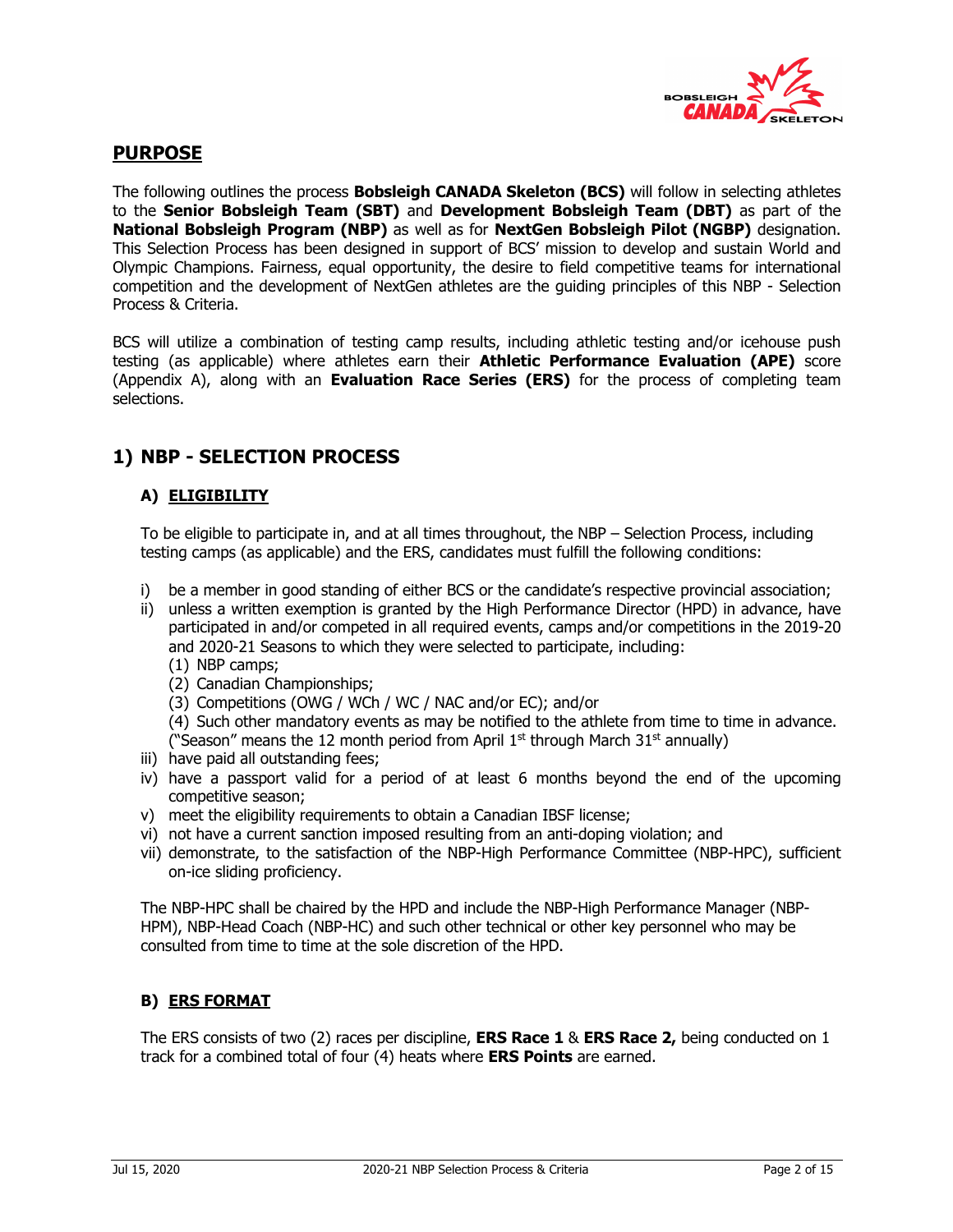

|                              | <b>ERS Race #1</b>                                                                                                                               | ERS Race #2                                                    |  |  |  |  |  |
|------------------------------|--------------------------------------------------------------------------------------------------------------------------------------------------|----------------------------------------------------------------|--|--|--|--|--|
| <b>Planned</b><br>Location   | Whistler                                                                                                                                         | Whistler                                                       |  |  |  |  |  |
| <b>Race Format</b>           | World Cup<br>(2 heats over 1 day)                                                                                                                | World Cup<br>(2 heats over 1 day)                              |  |  |  |  |  |
| <b>Start Order</b><br>Heat 1 | By rank according to each Pilot's<br>previous season's IBSF ranking.<br>Pilots without an IBSF ranking will be<br>drawn at the end of the field. | By rank according to the final ranking<br>from ERS Race $#1$ . |  |  |  |  |  |
| <b>Start Order</b><br>Heat 2 | Reverse order by rank according to the first race heat for each ERS Race.                                                                        |                                                                |  |  |  |  |  |

## **Note: "By rank" means by highest rank first i.e. athletes who finish first, then second, then third etc.**

## **C) CONDUCT OF THE ERS**

The ERS will be conducted in accordance with the current IBSF rules, as applicable. Any modifications to the ERS Rules will be announced at the pre-race meeting(s)/draw(s). Athletes are responsible for representing themselves at ERS meetings.

- i) General race format will be as follows:
	- (1) Race draws will be held following the final training heats;
	- (2) Ties in individual ERS Races will be broken by the teams' respective cumulative push times for the respective ERS Race. The team with the lowest cumulative push time will be deemed the team of higher rank.
	- (3) All equipment (sleds, runners, race suits, footwear, helmets, etc.) must conform to the current IBSF rules, pass the appropriate technical inspections and, if the equipment is not owned by BCS, the equipment must be available to the athlete for the entire season;
	- (4) Each Pilot is responsible for compiling their respective team of eligible Crew and entering the team into the ERS;
	- (5) Unless a written exemption is granted by the HPD in advance, all Crew participating in the ERS must be available to compete for the entire season;
	- (6) Specific race protocols will be announced at the race draw, to reflect the race conditions (times, weather, etc.); and
	- (7) Protests must be verbally made to a jury member within five minutes of the race ending and must be submitted in writing within twenty minutes of the race conclusion, along with a \$100.00 CAD protest fee.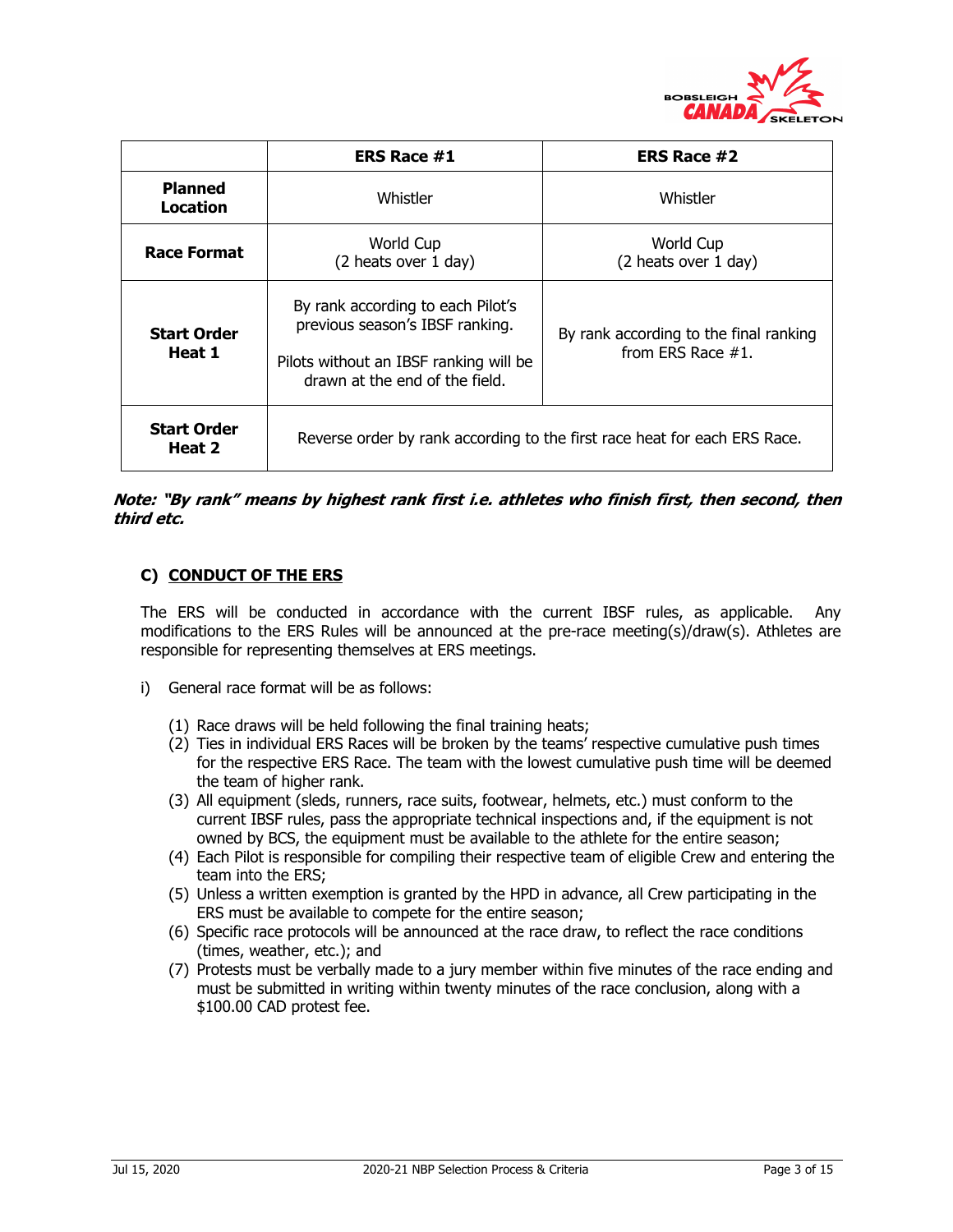

- ii) Changes and/or Rotations during the ERS:
	- (1) Notwithstanding section **1)C)i)(4)** above, the NBP-HPC reserves the right throughout the selection process (including but not limited to the ERS), at its sole discretion, to rotate and/or replace Crew, including but not limited to:
		- (a) Changing and/or rotating Crew (individually or as a team) between Pilots; and
		- (b) Such other changes as may be appropriate from time to time.
	- (2) Should such discretion be exercised, due consideration shall be given to the fair conduct of the ERS and with regard to purpose outlined in this document and notified to the ERS participants as follows:
		- (a) If for reasons of performance, such changes and/or rotations shall be notified to the ERS participants as soon as reasonably possible, but prior to the ERS race draw; or
		- (b) If for reasons of safety, injury and/or unforeseen circumstances, such changes and/or rotations shall be notified to participants as soon as reasonably possible.

## **D) ERS POINTS**

ERS Points will be awarded, per discipline, for each of the ERS Races according to the following points table:

| <b>ERS POINTS TABLE</b> |                   |  |  |  |  |  |  |  |
|-------------------------|-------------------|--|--|--|--|--|--|--|
| <b>ERS Race Rank</b>    | <b>ERS Points</b> |  |  |  |  |  |  |  |
| 1st                     | 10                |  |  |  |  |  |  |  |
| 2 <sub>nd</sub>         |                   |  |  |  |  |  |  |  |
| <b>Rrd</b>              |                   |  |  |  |  |  |  |  |
| ⊿th                     |                   |  |  |  |  |  |  |  |
| ςth                     |                   |  |  |  |  |  |  |  |
| ⊆th                     |                   |  |  |  |  |  |  |  |

#### **Bonus Points**

Bonus points will be awarded based on the average time of the top three places finishers, per discipline, with an additional 1/10th of a point being allocated for each 1/10th second ahead of the average time.

#### **Example: 1st – 115.30 2nd – 117.05 3rd – 117.45 = Average time is 116.60 seconds. 1st place finisher is 1.3 seconds ahead of the average time therefore receives an additional 1.3pts.**

Total combined ERS Points, per discipline, will be used to rank Pilots.

## **Ties**

In the event of a tie in total ERS Points, per discipline, the tie will be broken by the teams' respective cumulative push times, over all ERS race heats. The Pilot of the team with the *lowest* cumulative push time will be deemed to be the Pilot of higher rank.

ERS rank and those considerations as outlined in section **3)** will help to determine the NBP Team to which the Pilots will be nominated.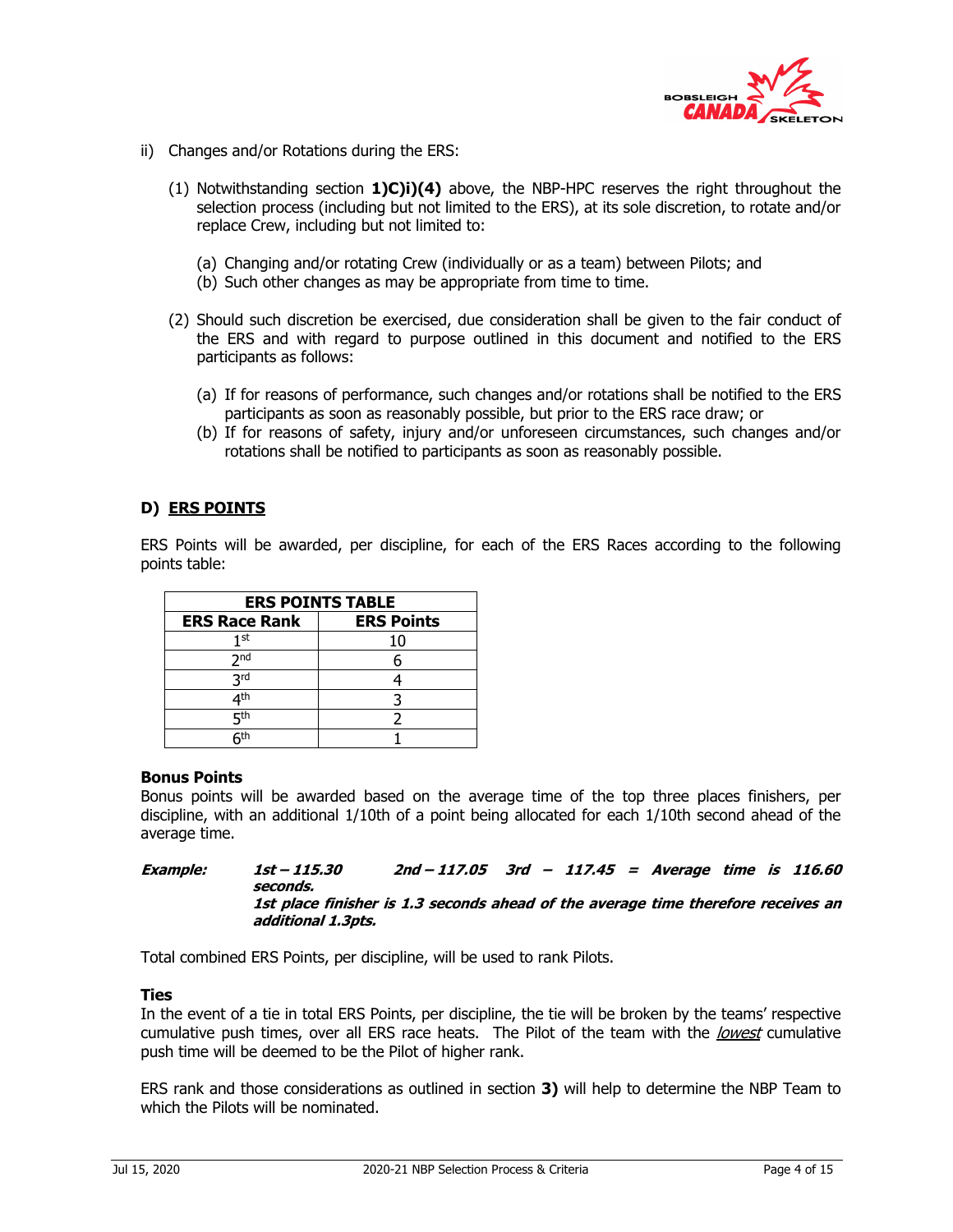

## **E) ERS – UNFORESEEN CIRCUMSTANCES**

Fairness, equal opportunity, the desire to field competitive teams for international competition and development of athletes are the guiding principles of the NBP- Selection Process and Criteria. Notwithstanding the importance of the ERS in the NBP-Selection Process, unforeseen, intervening circumstances (weather, budget, etc.) affecting the conduct of the ERS, may occur.

- i) If a scheduled ERS Race or portion thereof cannot be held or must be interrupted, BCS will first try to re-schedule the ERS Race or portion thereof;
- ii) If a venue change is feasible, BCS will attempt to change the venue but will not guarantee funding for travel to the new venue; and/or
- iii) If a venue change is not feasible, ranking will be based first on the portion of that ERS Race completed or if no portion has been completed, then ranking will be established at the sole discretion of the NBP-HPC.

## **2) IBSF PARTICIPATION QUOTA**

For the 2020-21 season, Canada has qualified the following IBSF participation quotas:

|                             |                                    | <b>Women's Bobsleigh Quota</b>       |                                    | Men's Bobsleigh Quota              |  |  |  |  |
|-----------------------------|------------------------------------|--------------------------------------|------------------------------------|------------------------------------|--|--|--|--|
| <b>Circuit</b>              | Women's<br><b>Monobob</b><br>Quota | 2-Woman<br><b>Bobsleigh</b><br>Quota | 2-Man<br><b>Bobsleigh</b><br>Quota | 4-Man<br><b>Bobsleigh</b><br>Quota |  |  |  |  |
| World Cup<br>(WC)           |                                    |                                      |                                    |                                    |  |  |  |  |
| North American Cup<br>(NAC) |                                    |                                      |                                    |                                    |  |  |  |  |
| Europa Cup<br>EC)           |                                    |                                      |                                    |                                    |  |  |  |  |

**Note: For the purposes of this NBP Selection Process & Criteria, the "disciplines" are Women's Bobsleigh and Men's Bobsleigh.** 

## **3) NBP – SELECTION CRITERIA**

## **A) FINAL SELECTION PROCESS**

Upon completion of the ERS and consultation with the NBP-HPC, the HPD will nominate the list of eligible athletes to the Selection Committee, in accordance with the criteria set out herein, for selection to the Senior Bobsleigh Team and Development Bobsleigh Team and NextGen Bobsleigh Pilot designation(s). The Selection Committee will review the nominations and ratify the selection in accordance with the criteria set out herein.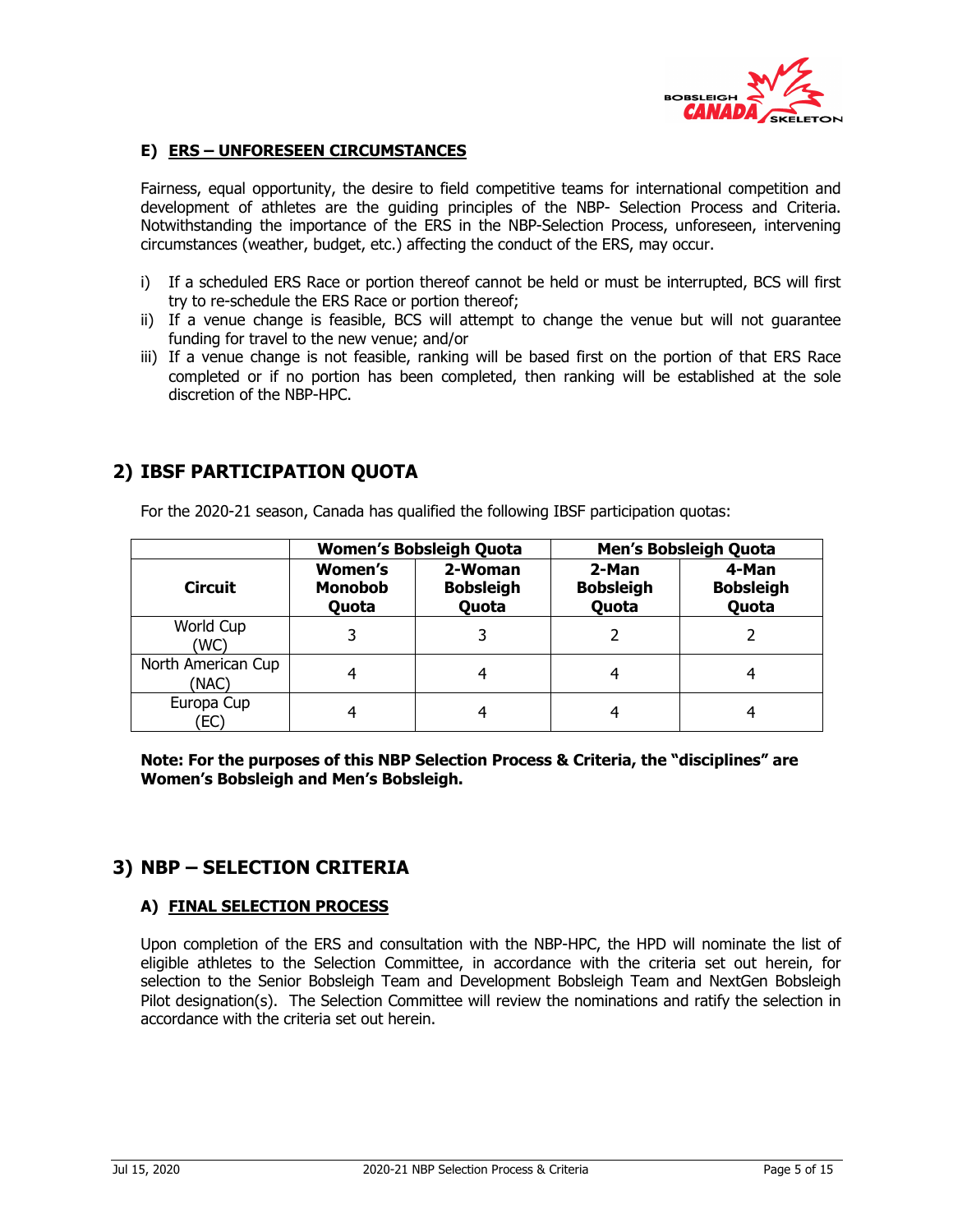

The Selection Committee will be comprised of:

- i) BCS Board Member (Selection Committee Chair);
- ii) BCS Chief Executive Officer;
- iii) BCS High Performance Director:
- iv) Athletes Representative Skeleton; and
- v) Independent participant.

#### **Notes: If any named member is not available the Selection Committee Chair may designate a replacement at his/her sole discretion. BCS NBP Technical Staff, as applicable, may be invited to participate in a portion of the Selection Meeting.**

#### **B) SENIOR BOBSLEIGH TEAM (SBT) SELECTION**

The maximum number of Pilots that may be selected to the **SBT** is the number of Canadian WC quota spots as set out in section **2)**. For the avoidance of doubt, BCS may select fewer athletes than the number of WC quota spots.

The number of SBT Positions to be filled shall be determined at the sole discretion of the NBP-HPC, in consultation with such other BCS staff as may be appropriate, considering such factors as may be deemed appropriate, including but not limited to budget constraints, NBP strategies, World Championships and/or Olympic qualification and other factors as applicable.

#### i) SBT Eligibility – Pilots & Crew

In addition to meeting the eligibility requirements as per section **1)A)** at the time of nomination, to be eligible for nomination for selection to the SBT, candidates must fulfill the following conditions:

- (1) execute the 2020-21 BCS Athlete Agreement;
- (2) be eligible to compete on the WC Circuit under the current IBSF rules; and
- (3) have met either the SBT Performance Standard and/or the NBP Push Standard, as set out below:
	- a. SBT Performance Standard

The SBT Performance Standard is having achieved a top 8 result, in their respective Olympic discipline(s), at the Olympic Winter Games or World Championships in either of the previous 2 seasons to the current Season.

Athletes who have met the SBT Performance Standard are required to confirm their health status as fit to compete through consultation with the BCS Integrated Support Team (IST) at the time of nomination to the Selection Committee.

SBT Performance Standard exemptions may be considered by the NBP-HPC for Pilots who have not met the SBT Performance Standard due to injury but have Health status confirmed as fit to compete by the BCS Integrated Support Team (IST) at the time of nomination to the Selection Committee. The NBP-HPC may consider such factors as it deems appropriate, but shall consider the following:

- Past Seasons' performances at the Olympic Winter Games and World Championships;
- 2020-21 APE Score;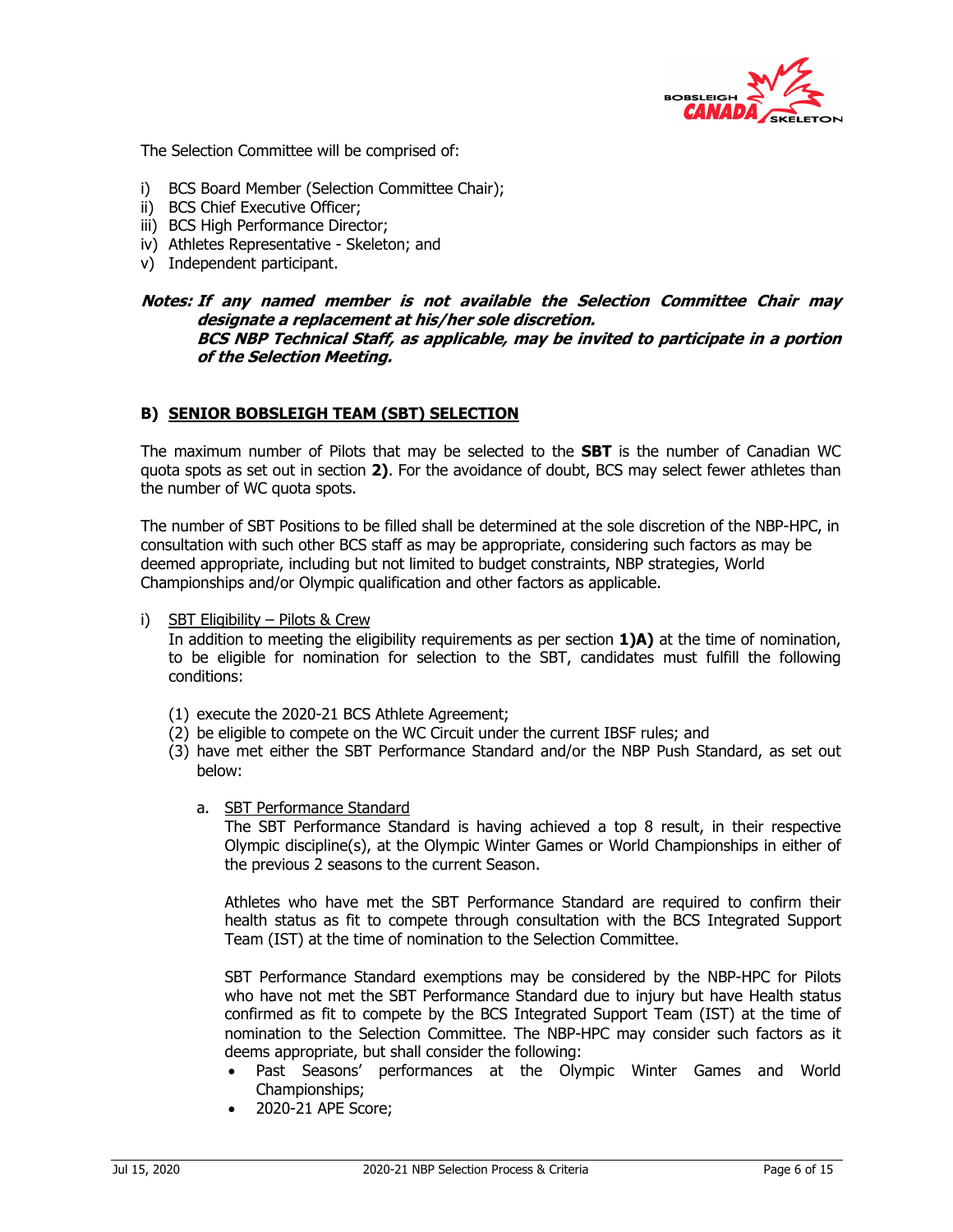

- 2020-21 Push Testing results (Ice House), including individual and team push times, push acceleration profiles and push speed profiles; and
- Current Season's ERS results.

For the avoidance of doubt, such exemption(s) shall be considered and, if approved, ratified by the Selection Committee.

b. NBP Push Standard

Have met their respective NBP Push Standard (Appendix B) at any of the NBP Testing Opportunities between April 1 of the current Season and the completion of the ERS of the current Season.

ii) SBT Nominations Priority - Pilots

Unless a written exemption is granted by the NBP-HPC in advance, only eligible Pilots who have previously competed on all of the tracks scheduled for the current Season's IBSF WC Circuit and World Championships may be nominated to the SBT.

(1) SBT Pre-Selection - Pilots:

A maximum of one (1) Pilot, per discipline, who have met the following performance results may be eligible for Pre-Selection to the SBT based on the following priority:

- a.  $1<sup>st</sup>$  Place 2020 World Championships
- b.  $2^{nd}$  Place 2020 World Championships
- c.  $3<sup>rd</sup>$  Place 2020 World Championships
- d.  $1<sup>st</sup>$  Overall 2019-20 IBSF Ranking
- e.  $2<sup>nd</sup>$  Overall 2019-20 IBSF Ranking
- f.  $3<sup>rd</sup>$  Overall 2019-20 IBSF Ranking

Pilots eligible for Pre-Selection are required to confirm their health status as fit to compete through consultation with the BCS Integrated Support Team (IST) prior to the start of the ERS.

The NBP-HPC shall review and ratify Pre-Selection prior to the start of the ERS.

(2) SBT Nominations - Pilots:

In accordance with the WC quota places qualified by Canada as per section **2)**, per discipline, the following eligible athletes shall be nominated to the Selection Committee:

- a. For each discipline in which BCS fills three (3) SBT Positions:
	- i. SBT Position 1 designated to a Pilot eligible for Pre-Selection otherwise designated to the highest ranked Pilot based on ERS results;
	- ii. SBT Position 2 if SBT Position 1 is designated to a Pilot through Pre-Selection, SBT Position 2 shall be designated to the highest ranked eligible Pilot based on ERS results, otherwise it shall be designated to the second highest ranked Pilot based on ERS results; and
	- iii. SBT Position  $3$  designated by the NBP-HPC, at its sole discretion, to any Pilot at any time, otherwise if SBT Position 1 is designated to a Pilot through Pre-Selection, SBT Position 3 shall be designated to the second highest ranked eligible Pilot based on ERS results, otherwise it shall be designated to the third highest ranked Pilot based on ERS results.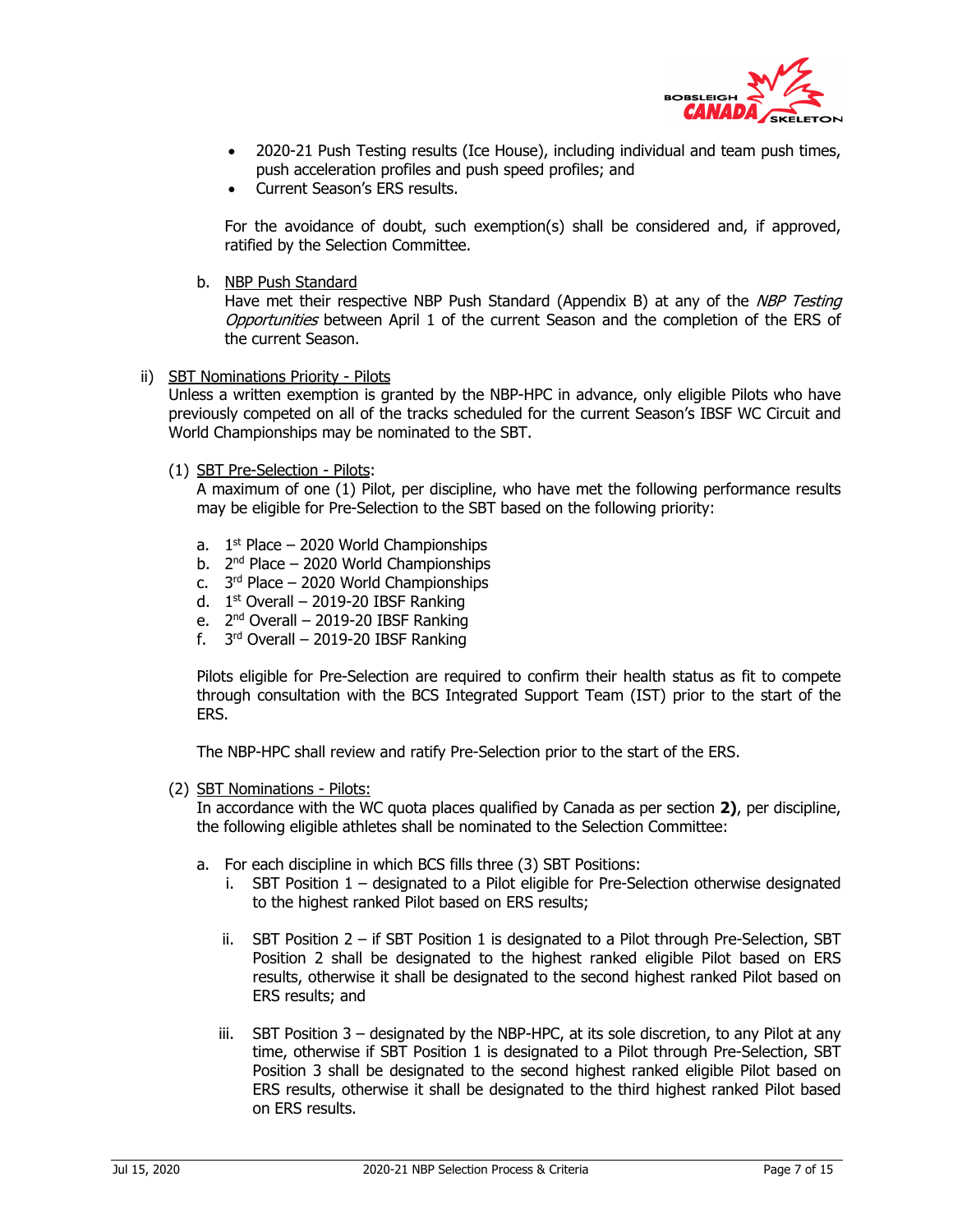

- b. For each discipline in which BCS fills two (2) SBT Positions:
	- i. SBT Position 1 designated to a Pilot eligible for Pre-Selection otherwise designated to the highest ranked eligible Pilot based on ERS results; and
	- ii. SBT Position 2 designated by the NBP-HPC, at its sole discretion, to any Pilot at any time, otherwise if SBT Position 1 is designated to a Pilot through Pre-Selection, SBT Position 2 shall be designated to the highest ranked eligible Pilot based on ERS results, otherwise it shall be designated to the second highest ranked Pilot based on ERS results.
- c. For each discipline in which BCS fills one (1) SBT Position:
	- i. SBT Position 1 designated to a Pilot eligible for Pre-Selection, otherwise designated by the NBP-HPC, at its sole discretion, to any Pilot at any time, otherwise it shall be designated to the highest ranked Pilot based on ERS results.
- iii) SBT Nominations Priority Crew:
	- (1) SBT Nominations Crew

Upon completion of the ERS, eligible athletes shall be nominated to the Selection Committee as Crew considering all relevant factors, including but not limited to the following:

- a. Performance Score Rubric (Appendix C); and
- b. Performance Indicators The Performance Indicators shall include but are not be limited to the following:
	- i. 2020-21 APE Score;
	- ii. 2020-21 Push Testing results (Ice House), including individual and team push times, push acceleration profiles and push speed profiles;
	- iii. 2019-20 competitive season push performance analysis, including relative push times and relative push speeds;
	- iv. Competitive experience; and
	- v. Number of Crew required based on the number of Pilots nominated for selection to the SBT.
- (2) SBT Nominations Alternate Crew

Upon completion of the ERS, eligible athletes may be nominated to the Selection Committee as Alternate Crew considering all relevant factors, including those set out in section **3)B)iii)(1)**. Athletes nominated as Alternate Crew are not required to meet the NBP Push Standard as set out in section **3)B)i)(3)(b)**.

For the avoidance of doubt, the Performance Score Rubric and/or the Performance Indicators shall not be determinative in nominating athletes. Other factors may be taken into consideration, as appropriate in the circumstances, in determining nominations to the Selection Committee.

## **C) DEVELOPMENT BOBSLEIGH TEAM (DBT) SELECTION**

The maximum number of Pilots that may be selected to the **DBT** is the number of Canadian NAC quota spots as set out in section **2)**. For the avoidance of doubt, BCS may select fewer athletes than the number of NAC quota spots.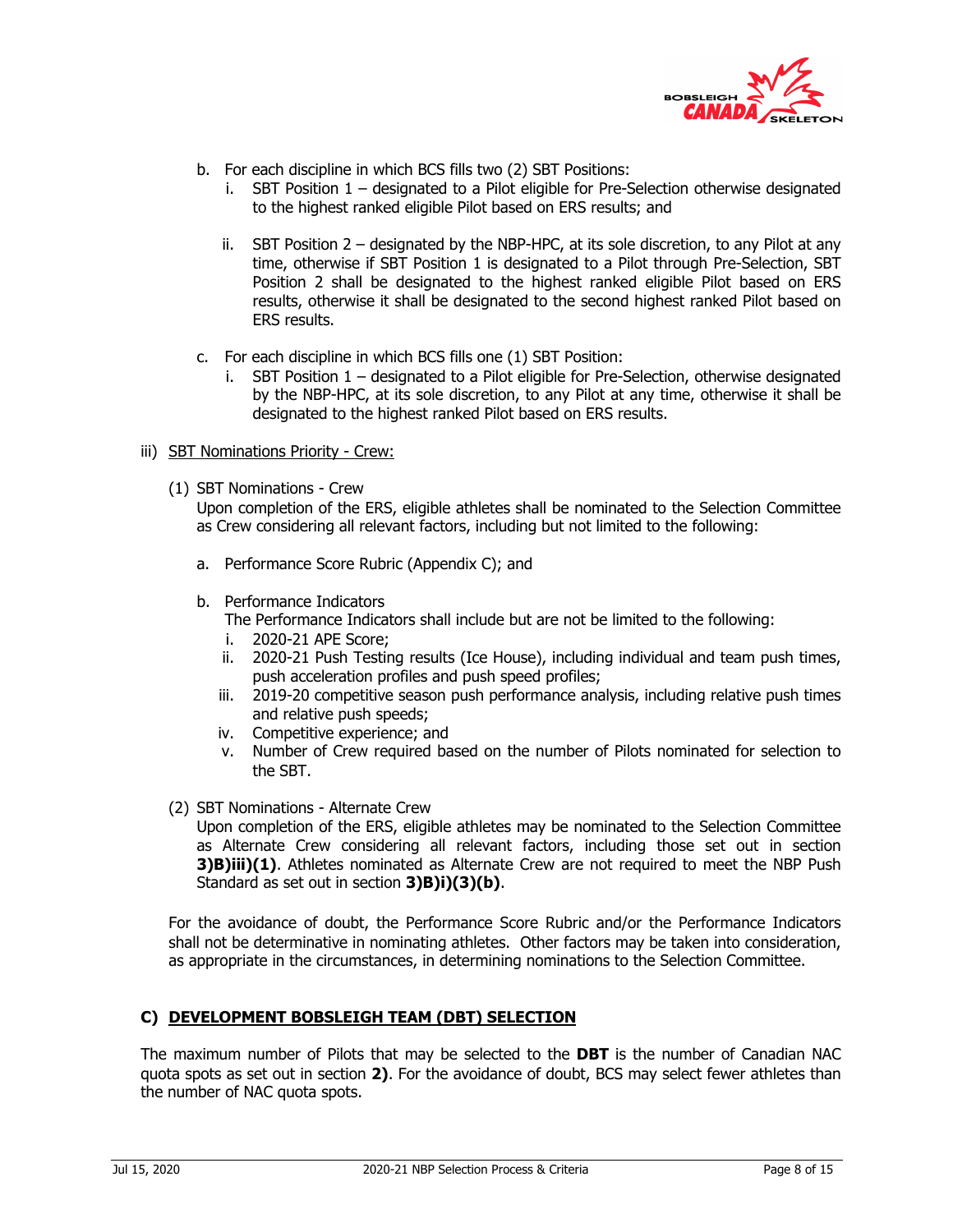

The number of DBT Positions shall be determined at the sole discretion of the NBP-HPC, in consultation with such other BCS staff as may be appropriate, considering such factors as may be deemed appropriate, including but not limited to budget constraints, NBP strategies, World Championships and/or Olympic qualification, and other factors as applicable.

i) DBT Eligibility – Pilots & Crew:

In addition to meeting the eligibility requirements as per section **1A),** at the time of nomination, to be eligible for nomination for selection to the DBT, candidates must fulfill the following conditions:

- (1) execute the 2020-21 BCS Athlete Agreement;
- (2) be eligible to compete on the WC, NAC and/or EC, as appropriate, under the current IBSF rules;
- (3) not be nominated to the 2020-21 SBT;
- (4) have never been nominated as a Pilot to the Sport Canada AAP at the Senior International Level (SR1/SR2); and
- (5) Pilots must have met their respective NBP Push Standard at any of the NBP Testing Opportunities between April 1 of the current Season and the completion of the ERS of the current Season.
- ii) DBT Nominations Pilots:

In accordance with the NAC quota places qualified by Canada as per section **2)**, per discipline, the following eligible athletes shall be nominated to the Selection Committee:

- (1) For each discipline in which BCS fills four (4) DBT Positions:
	- (a) DBT Position 1 after all SBT Positions are filled, designated to the next highest ranked eligible Pilot based on ERS results;
	- (b) DBT Position 2 after DBT Position 1 is filled, designated to the next highest ranked eligible Pilot based on ERS results;
	- (c) DBT Position 3 designated by the NBP-HPC, at its sole discretion, to any eligible Pilot at any time, otherwise after DBT Position 2 is filled, designated to the next highest ranked eligible Pilot based on ERS results; and
	- (d) DBT Position 4 designated by the NBP-HPC, at its sole discretion, to any eligible Pilot at any time, otherwise after DBT Position 3 is filled, designated to the next highest ranked eligible Pilot based on ERS results.
- (2) For each discipline in which BCS fills three (3) DBT Positions:
	- (a) DBT Position 1 after all SBT Positions are filled, designated to the next highest ranked eligible Pilot based on ERS results;
	- (b) DBT Position 2 designated by the NBP-HPC, at its sole discretion, to any eligible Pilot at any time, otherwise after DBT Position 1 is filled, designated to the next highest ranked eligible Pilot based on ERS results; and
	- (c) DBT Position 3 designated by the NBP-HPC, at its sole discretion, to any eligible Pilot at any time, otherwise after DBT Position 2 is filled, designated to the next highest ranked eligible Pilot based on ERS results.
- (3) For each discipline in which BCS fills two (2) DBT Positions:
	- (a) DBT Position  $1 -$  designated by the NBP-HPC, at its sole discretion, to any eligible Pilot at any time, otherwise after all SBT Positions are filled, designated to the next highest ranked eligible Pilot based on ERS results; and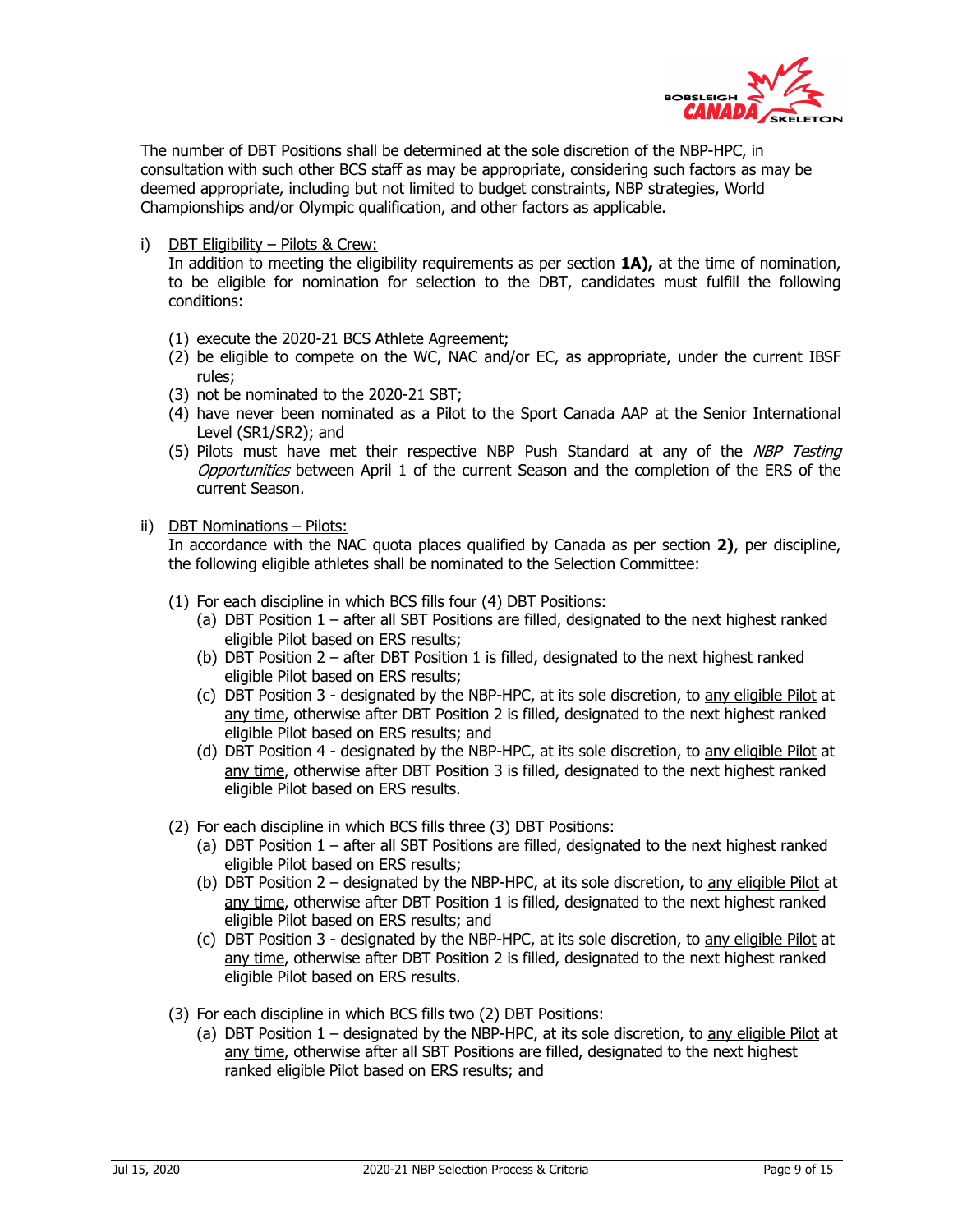

- (b) DBT Position 2 designated by the NBP-HPC, at its sole discretion, to any eligible Pilot at any time, otherwise after DBT Position 1 is filled, designated to the next highest ranked eligible Pilot based on ERS results.
- (4) For each discipline in which BCS fills one (1) DBT Position:
	- (a) DBT Position 1 designated by the NBP-HPC, at its sole discretion, to any eligible athlete at any time, otherwise after all SBT Positions are filled, designated to the next highest ranked eligible Pilot based on ERS results.

When using discretion to fill DBT Positions, the NBP-HPC may consider such factors as it deems appropriate, but shall consider the following:

- 2020-21 Push Testing results (Ice House), including individual and team push times, push acceleration profiles and push speed profiles;
- 2020-21 APE Score;
- Current Season's ERS results; and
- Past Season's performances.

#### iii) DBT Nominations - Crew:

Upon completion of the ERS, eligible athletes shall be nominated to the Selection Committee as Crew considering all relevant factors, including but not limited to the following:

- (1) Performance Score Rubric (Appendix C); and
- (2) Performance Indicators as per section **3)B)iii)(1)(b)**.

For the avoidance of doubt, the Performance Score Rubric and/or the Performance Indicators shall not be determinative in nominating athletes. Other factors may be taken into consideration, as appropriate in the circumstances, in determining nominations to the Selection Committee.

## **D) NEXTGEN BOBSLEIGH PILOT (NGBP) DESIGNATION**

The purpose of the **NGBP** designation is to identify those Pilots who have demonstrated the physical and/or bobsleigh specific physical abilities to succeed at the highest levels of the sport of bobsleigh within the NextGen program window i.e. by the 2026 Olympic Winter Games.

To that end, BCS may designate an unlimited number of candidates as NGBPs.

i) NGBP - Eligibility:

In addition to meeting the eligibility requirements as per section **1)A)** at the time of nomination, to be eligible for the NGBP designation, candidates must fulfill the following conditions:

- (1) unless a written exemption is granted by the HPD in advance, have participated in the ERS, if eligible and qualified to do so;
- (2) execute the 2020-21 BCS Athlete Agreement;
- (3) never have been nominated as a Pilot to the Sport Canada AAP at the Senior International Level (SR1/SR2);
- (4) have met their respective NBP Sprint Standard (Appendix B) at any of the *BCS Testing* Opportunities between April 1 of the current Season and the completion of the ERS of the current Season; and
- (5) have met their respective NGBP Age Requirement (Appendix B).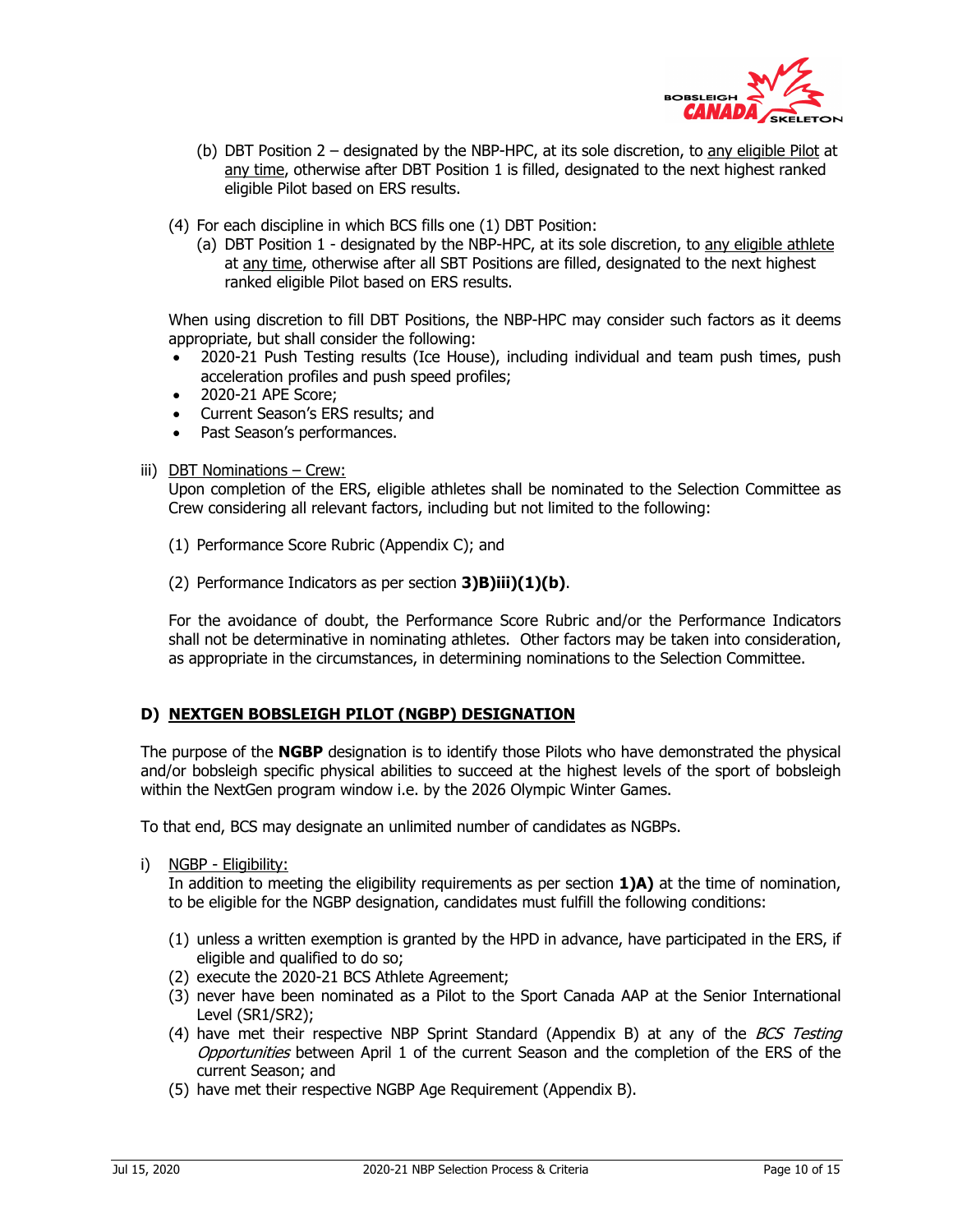

ii) NGBP - Individual Athlete Competition/Development Plan:

Those Pilots designated as NGBPs may from time to time, as appropriate, be provided Individual Athlete Competition/Development Plan(s) that may differ from the SBT and/or DBT programming.

The purpose of these Plans is to best develop and prepare NGBPs for podium results at the 2026 OWG. These plans may include competing at any of the current Season's WC, NAC and/or EC competitions, Canadian Championships and/or other strategic competition and/or training opportunities.

For the avoidance of doubt, athletes may be nominated and/or selected to any NBP team and concurrently be designated as a NGBP.

## **E) IBSF CIRCUIT QUOTA SPOT ALLOCATIONS**

i) WORLD CUP (WC)

The designation of **WC** quota spot allocations are at the sole discretion of the NBP-HPC in consultation with such other BCS staff as may be appropriate, in accordance with the individual athletes' development and competition plans and in accordance with Position priority. Such development and competition plans will be made by NBP technical staff in consultation with the athlete and may be modified from time to time, in consultation with the athlete, taking into consideration factors, including but not limited to, changes to the IBSF competition calendar, the season and/or long term goals of the individual athlete and/or NBP program, Position Re-Allocation, competitive results, APE score, NGBP designation, injuries, quota spot strategies, unforeseen circumstances and/or such other factors as the NBP-HPC may deem relevant from time to time.

ii) NORTH AMERICAN CUP (NAC) / EUROPA CUP (EC)

The designation of **NAC** and **EC** quota spot allocations are at the sole discretion of the NBP-HPC in consultation with such other BCS staff as may be appropriate and designated on a per race basis. NAC and EC quotas will first be designated to BCS athletes.

Following designations to BCS athletes, if any quota spots remain BCS may designate such spots to PSO athletes in collaboration with the PSOs: British Columbia Bobsleigh and Skeleton Association (BCBSA), Alberta Bobsleigh Association (ABA), Ontario Bobsleigh & Skeleton Association (OBSA), Bobsleigh Skeleton Québec (BSQ).

For the avoidance of doubt, such allocations shall not be ratified by the Selection Committee.

**Note: BCS, at its sole discretion, reserves the right to modify the number of quota spots filled on each of the circuits (WC, NAC, and/or EC) at any time throughout the competitive season including but not limited to not filling all quota spots on any circuit or in any competition at any time.** 

## **F) IN SEASON POSITION RE-ALLOCATION**

BCS may also re-allocate designated Positions (SBT and DBT) and/or re-assign Pilots to different competition circuits (WC, NAC, and/or EC) at certain times in the competitive season. For avoidance of doubt, all competitive results may be taken into consideration for the purposes of In Season Re-Allocation.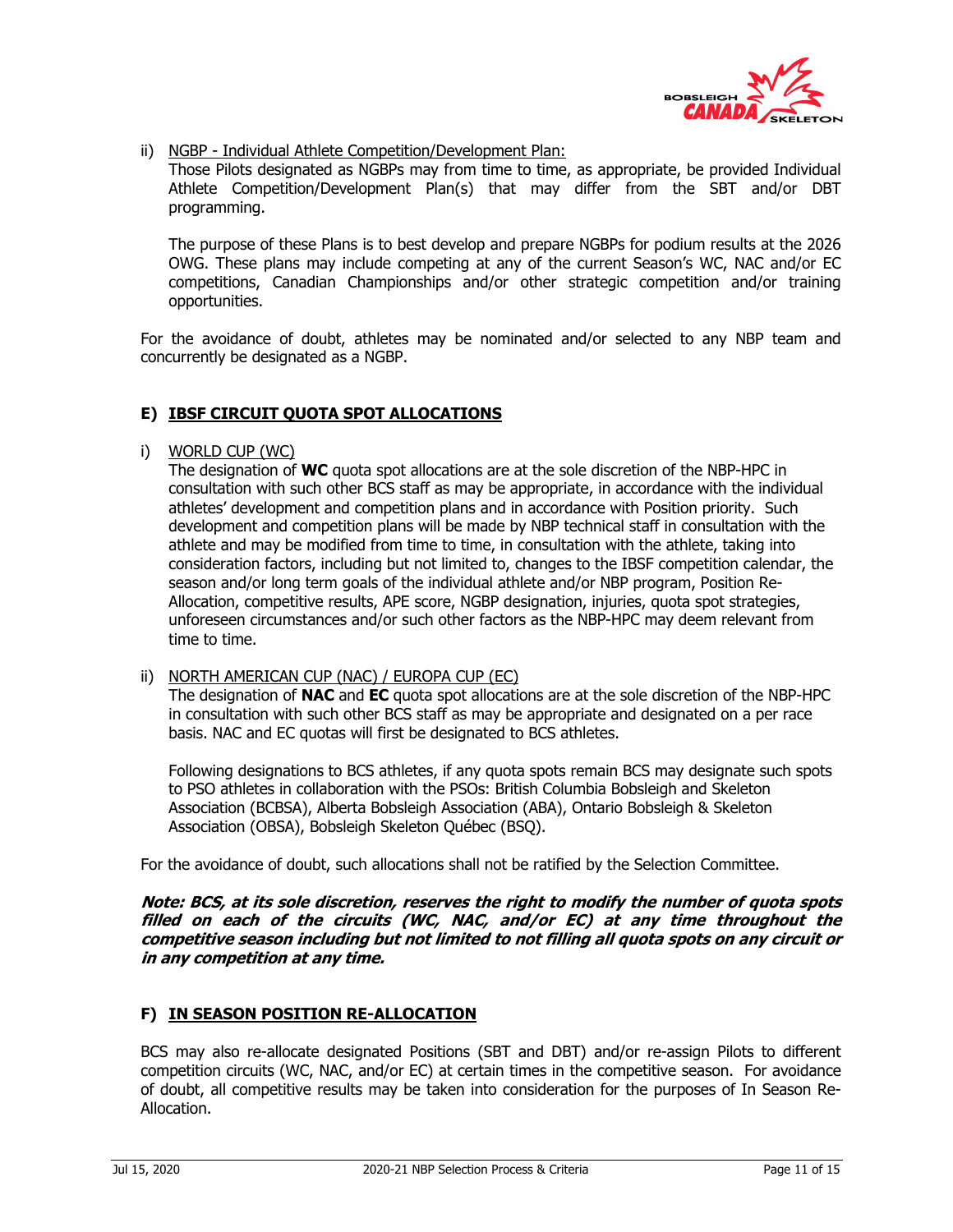

## **G) POST-SELECTION ATHLETE ROTATION & REPLACEMENT**

Following ratification of selection and throughout the competitive season, the NBP-HPC, as applicable, reserves the right, to rotate and/or replace Pilots and/or Crew including but not limited to:

- i) Changing and/or rotating Pilots and/or Crew (individually or as a team) between Pilots and/or circuits (WC, NAC and/or NAC);
- ii) Replacing individual Pilots on the SBT and/or DBT with other Eligible Pilots;
- iii) Replacing individual Crew on the SBT and/or DBT with other Eligible Crew;
- iv) Such other changes as may be appropriate from time to time.

#### **Notes on the use of discretion to rotate and/or replace athletes**

Any such rotation(s) and/or change(s) shall be made in keeping with the Purpose set out herein.

For clarity, the nature of the sport of bobsleigh frequently requires changes and/or rotations of Pilots and/or Crew in the regular conduct of training and/or competition for reasons of performance, injury, safety and/or other factors. Such changes and/or rotations are the responsibility of the NBP-HC for the SBT and NBP-HPM for the DBT, as applicable.

Time and/or circumstances permitting, rotation(s) and/or changes shall be made in consultation with and confirmed by the NBP-HPC.

## **H) UNFORSEEN CIRCUMSTANCES & USE OF DISCRETION**

BCS shall consider using discretion in accordance with this NBP Selection Process & Criteria and/or in the event of circumstances such as but not limited to:

- i) Injury or long term sickness resulting in missed NBP Testing Opportunities and/or ERS Race(s) and/or IBSF Competitions and/or other events;
- ii) In the event of a tie that is not broken by section **1)C)i)(2)** or **1)D)** herein;
- iii) "Acts of God" adverse weather conditions or other external factors resulting in modified or cancelled *BCS Testing Opportunities* and/or ERS Race(s);
- iv) "IBSF Rulings" decisions made by the IBSF which impact the nations rankings or athlete results or qualification standards; and/or
- v) Such other circumstances and/or events that in the determination of the Selection Committee and/or HPD and/or NBP-HPC, as appropriate, warrants the use of discretion, as set out in section **3)** herein.

## **I) APPEALS - INTERNAL**

Any dispute of the Selection Process may be dealt with through the BCS's Appeals Policy.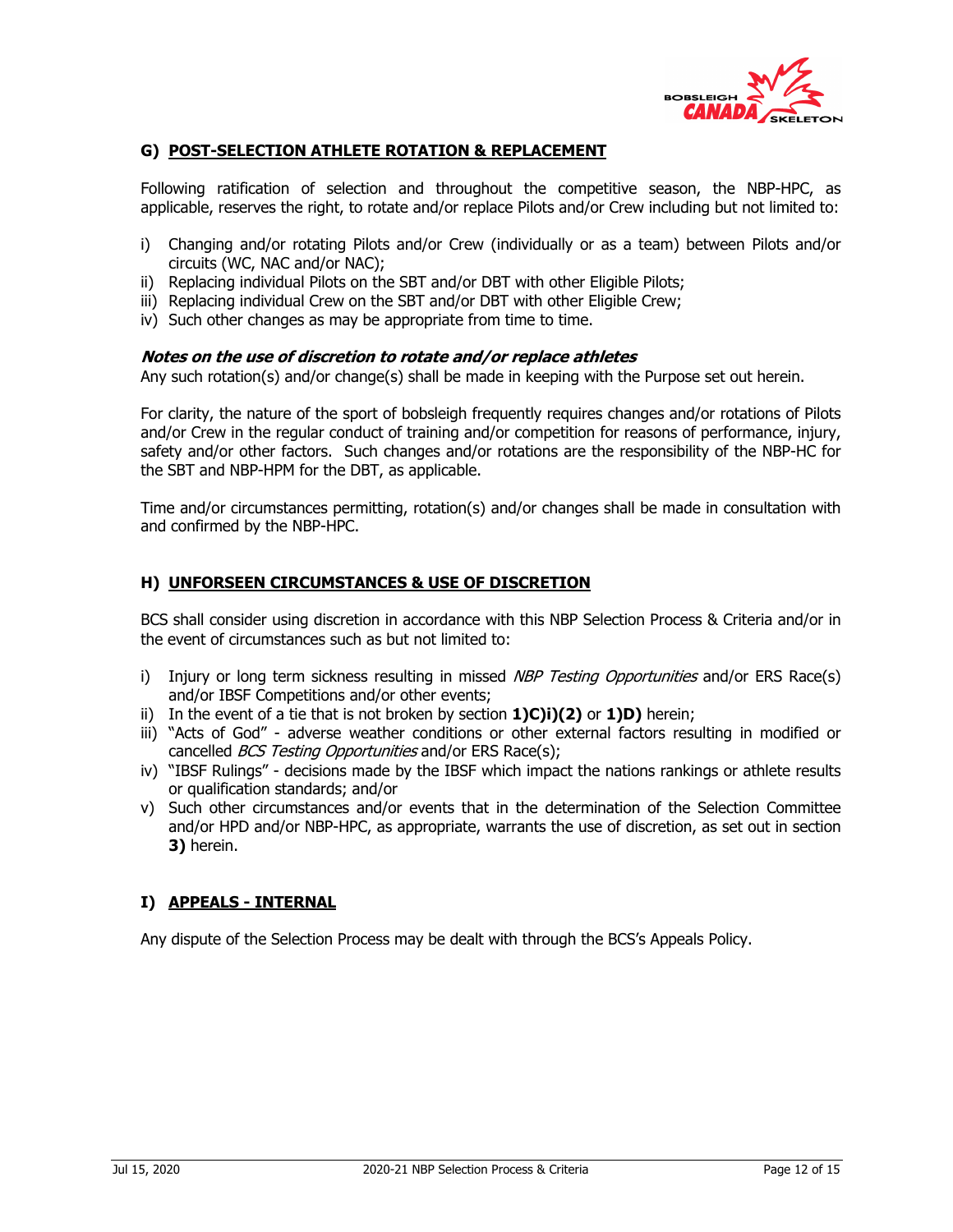

|               |                      | 흷               | $^{\rm 9}$                  | $\mathbf{36}$            | 5                         | $\mathbf{3}$ | $95\,$ | 2       | 3                         | 52    | 5                         | ន     | 89           | 88    | 52                    | 86                 | 85                  | 3                | 3     | 3                     | ="                      | 8                                                                           | £,   | 28              | 77                       | 76    | 75    | 74               | 73                | 72               | z     | ۶O    | 69   | 88          | G <sub>7</sub>          | 8                 | 65   |
|---------------|----------------------|-----------------|-----------------------------|--------------------------|---------------------------|--------------|--------|---------|---------------------------|-------|---------------------------|-------|--------------|-------|-----------------------|--------------------|---------------------|------------------|-------|-----------------------|-------------------------|-----------------------------------------------------------------------------|------|-----------------|--------------------------|-------|-------|------------------|-------------------|------------------|-------|-------|------|-------------|-------------------------|-------------------|------|
|               | 30-60m Fly (sec)     | 2.85            | 2.86                        | 2.87                     | 2.88                      | 2.89         | 2.90   | 2.91    | 2.92                      | 2.93  | 2.94                      | 2.95  | 2.96         | 2.97  | 2.98                  | 2.99               | 3.00                | 5,01             | 3.02  | 3.03                  | 3.04                    | 3.05                                                                        | 3.06 | 3.07            | 3.08                     | 3.09  | 3.10  | 3.11             | 3.12              | 3.13             | 3.14  | 3.15  | 3.16 | 3.17        | 3.18                    | 3.19              | 3.20 |
|               |                      |                 | $\frac{8}{2}$ $\frac{8}{3}$ |                          | 5                         | $\mathbf{3}$ | $95\,$ | 2       | $\overline{3}$            | 3     | 5                         | ន     | 89           | 88    | 57                    | 86                 | 85                  | 3                | 3     | 82                    | 。                       | 8                                                                           | 54   | 78              | 77                       | 76    | 75    | χ                | 73                | 2                | Z     | ۶O    | 89   | 88          | 5                       | $\boldsymbol{66}$ | 65   |
|               | 15-45m Fly (sec)     | 2.90            | 2.91                        | 2.92                     | 2.93                      | 2.94         | 2.95   | 2.96    | 2.97                      | 2.98  | 2.99                      | 3.00  | 3.01         | 3.02  | 3.03                  | 3.04               | 3.05                | 3.06             | 3.07  | 3.08                  | 3.09                    | 3.10                                                                        | 3.11 | 3.12            | 3.13                     | 3.14  | 3.15  | 3.16             | 3.17              | 3.18             | 3.19  | 3.20  | 3.21 | 3.22        | 3.23                    | 3.24              |      |
|               | 60m (sec)            |                 | $\frac{8}{2}$               | $\frac{8}{2}$            | G,                        | 96           | 95     | द्व     | $\overline{9}3$           | 52    | 5                         | g     | 89           | 88    | 57                    | 86                 | 85                  | 2                | 33    | 3                     | 。                       | 80                                                                          | 79   | 78              | 77                       | 76    | 75    | χ                | 73                | 72               | π     | 20    | 69   | 68          | 67                      | 8                 | 65   |
|               |                      | $\frac{640}{5}$ | 6.41                        | 6.42                     | 6.43                      | 34           | 6.45   | 6.46    | 6.47                      | 6.48  | 6.49                      | 6.50  | 6.51         | 6.52  | 6.53                  | 6.54               | 6.55                | 6.56             | 6.57  | 6.58                  | 6.59                    | 6.60                                                                        | 6.61 | 6.62            | 6.63                     | 6.64  | 6.65  | 6.66             | 6.67              | 6.68             | 6.69  | 6.70  | 6.71 | 6.72        | 6.73                    | 6.74              | 6.75 |
| SPEED (50%    | 45m (sec)            | $\frac{8}{10}$  | 99                          | 38                       | 5                         | $\mathbf{3}$ | 95     | S,      | $\mathbf{3}$              | 52    | 5                         | g     | 89           | 88    | 52                    | 86                 | 85                  | 2                | 33    | 3                     | $\overline{\text{a}}$   | ន                                                                           | 79   | 78              | $\overline{\phantom{a}}$ | 76    | 75    | $\boldsymbol{z}$ | 73                | 72               | Z     | 20    | 69   | 8           | 57                      | 66                | 65   |
|               |                      | 4.95            | 4.96                        | $rac{5}{4}$              | 4.98                      | 4.99         | 5.00   | 5.01    | 5.02                      | 5.03  | 5.04                      | 5.05  | $5.06$       | 5.07  | 5.08                  | 5.09               | 5.10                | 5.11             | 5.12  | 5.13                  | 5.14                    | 5.15                                                                        | 5.16 | 5.17            | 5.18                     | 5.19  | 5.20  | 5.21             | 5.22              | 5.23             | 5.24  | 5.25  | 5.26 | 5.27        | 5.28                    | 5.29              | 5.30 |
|               | 30m (sec)            |                 | 588                         |                          | 5                         | 96           | 55     | S,      | $\boldsymbol{\mathsf{s}}$ | 52    | 5                         | g     | 89           | 88    | 57                    | 86                 | 85                  | 2                | 3     | 3                     | 5                       | 8                                                                           | 54   | 78              | 77                       | 76    | 75    | 74               | 73                | 2                | r     | 20    | 69   | 8           | 5                       | 66                | 65   |
|               |                      | 3.55            | 3.56                        | 3.57                     | 3.58                      | 3.59         | 3.60   | 5.61    | 3.62                      | 3.63  | 3.64                      | 3.65  | 3.66         | 3.67  | 3.68                  | 3.69               | 3.70                | 3.71             | 3.72  | 3.73                  | 3.74                    | 3.75                                                                        | 3.76 | 3.77            | 3.78                     | 3.79  | 3.80  | 3.81             | 3.82              | 3.83             | 3.84  | 3.85  | 3.86 | 3.87        | 3.88                    | 3.89              |      |
|               | 15m (sec)            |                 | $\frac{8}{2}$               | $\mathbf{3}$             | 5                         | $\mathbf{3}$ | $95\,$ | 2       | $\mathbf{3}$              | 52    | 5                         | g     | 89           | 88    | 57                    | 86                 | 85                  | 2                | 33    | 3                     | $\overline{\mathbf{a}}$ | ន                                                                           | 79   | 78              | 77                       | 76    | 75    | 74               | 73                | 72               | r     | 20    | 69   | 8           | 57                      | 66                | 65   |
|               |                      | 2.05            | 2.06                        | 2.07                     | 2.08                      | 2.09         | 2.10   | 2.11    | 2.12                      | 2.13  | 2.14                      | 2.15  | 2.16         | 2.17  | 2.18                  | 2.19               |                     | $2.20$<br>$2.21$ | 2.22  | 2.23                  | 2.24                    | 2.25                                                                        | 2.26 | 2.27            | 2.28                     | 2.29  | 2.30  | 2.31             | 2.32              | 2.33             | 2.34  | 2.35  | 2.36 | 2.37        | 2.38                    | 2.39              |      |
|               | Long (m)             | 흷               |                             | 58                       | 5                         | $\mathbf{3}$ | 56     | 2       | S                         | 3     | 5                         | ន     | 89           | 88    | 57                    | 86                 | 85                  | 3                | 83    | 82                    | 。                       | 8                                                                           | 54   | 78              | 77                       | 76    | 75    | χ                | 73                | 72               | π     | 20    | 69   | 8           | 5                       | 66                | 65   |
| <b>ASTICS</b> | Standing             | 3.35            | 3.33                        | 3.31                     | 3.29                      | 3.27         | 3.25   | 3.23    | 3.21                      | 3.19  | 3.17                      | 3.15  | 3.12         | 3.09  | 3.06                  | 3.03               | 3.00                | 2.97             | 2.94  | 2.91                  | 2.88                    | 2.85                                                                        | 2.82 | 2.79            | 2.76                     | 2.73  | 2.70  | 2.67             | 2.64              | 2.61             | 2.58  | 2.55  | 2.52 | 2.49        | 2.46                    | 2.43              | 2.40 |
|               | 3RM Front Squat (kg) | 흷               | 99                          | $\overline{\phantom{a}}$ | 5                         | $\mathbf{3}$ | $95\,$ | 2       | $93$                      | 92    | 5                         | g     | $_{\rm g}$   | 88    | 57                    | $_{\rm 8}^{\rm 6}$ | $_{83}^{\circ}$     | 3                | 83    | 82                    | $\overline{\text{so}}$  | 80                                                                          | 79   | $\rm ^{78}$     | $\overline{r}$           | $76$  | $75$  | 74               | $\boldsymbol{73}$ | 72               | 7     | 20    | 69   | 8           | $\overline{\textbf{G}}$ | 88                |      |
|               |                      | 200.0           |                             | $\frac{190.0}{185.0}$    |                           | 180.0        | 175.0  | 170.0   | 165.0                     | 160.0 | 155.0                     | 150.0 | 145.0        | 140.0 | 135.0                 | 130.0              | 125.0               | 120.0            | 115.0 | 110.0                 | 105.0                   | 100.0                                                                       | 95.0 | 90.0            | 85.0                     | 80.0  | 75.0  | 70.0             | 65.0              | 60.0             | 55.0  | 50.0  | 45.0 | $rac{0}{4}$ | 35.0                    | 30.0              |      |
|               | 1RM Power Clean (kg) | 흷               |                             | 58                       | $\overline{\mathfrak{s}}$ | $\mathbf{S}$ | $95\,$ | $\rm 3$ | $\mathbf{S}$              | 3     | $\overline{\mathfrak{s}}$ | g     | $\mathbf{3}$ | 88    | $\overline{\text{s}}$ | $\mathbf{36}$      | $_{\rm 83}^{\rm s}$ | 2                |       | 32                    | $\overline{\text{so}}$  | 8                                                                           |      | $\frac{27}{17}$ |                          |       | 75    |                  | 74                | $\boldsymbol{r}$ | 7     | P,    | 69   | 8           | 67                      | $\frac{6}{6}$     |      |
|               |                      | 175.0           | 172.5                       | 170.0                    |                           | 165.0        | 162.5  | 160.0   | 157.5                     | 155.0 | 152.5                     | 150.0 | 147.5        | 145.0 | 142.5                 | 140.0              | 137.5               | 135.0            | 132.5 | $\frac{130.0}{127.5}$ |                         | $\begin{array}{r}\n 125.0 \\ \hline\n 122.5 \\ \hline\n 17.5\n \end{array}$ |      |                 |                          | 115.0 | 112.5 | 110.0            | 107.5             | 105.0            | 102.5 | 100.0 | 97.5 | 95.0        | 92.5                    | 90.0<br>87.5      |      |

## **APPENDIX A – APE TABLES**

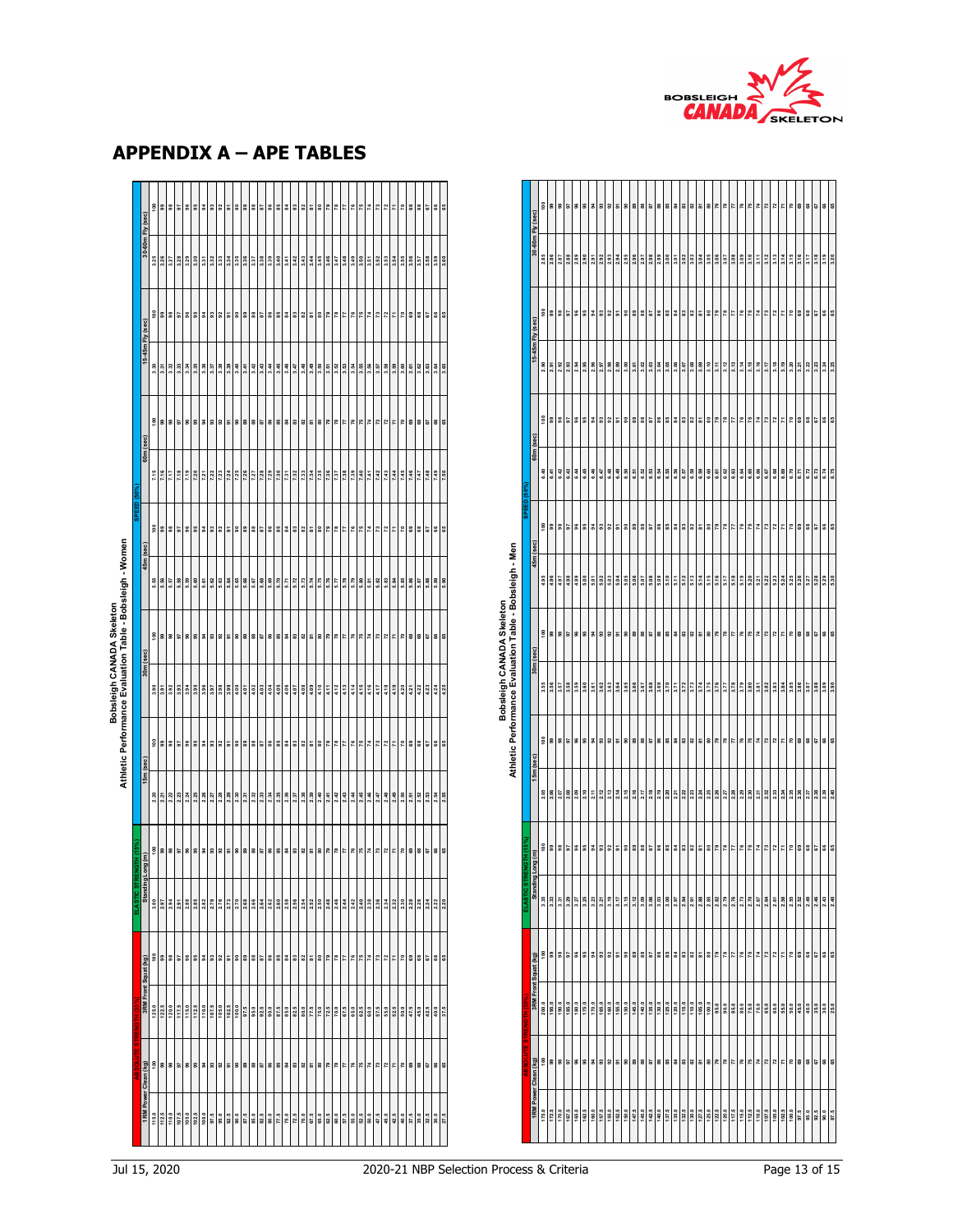

## **APPENDIX B – NBP STANDARDS TABLES**

|        | NBP Push Standard - Pilots | NBP Push Standard - Crew |        |                 |  |  |  |  |
|--------|----------------------------|--------------------------|--------|-----------------|--|--|--|--|
| Men:   | $\leq$ 5.20 sec            |                          | Men:   | $\leq$ 5.15 sec |  |  |  |  |
| Women: | $\leq$ 5.60 sec            |                          | Women: | $\leq$ 5.55 sec |  |  |  |  |

| NBP Sprint Standard (30m sprint) |                 |  |  |  |  |  |
|----------------------------------|-----------------|--|--|--|--|--|
| Men:                             | $\leq$ 3.90 sec |  |  |  |  |  |
| Women:                           | $\leq$ 4.20 sec |  |  |  |  |  |

|        | NGBP Age Requirement  |  |  |  |  |  |  |
|--------|-----------------------|--|--|--|--|--|--|
| Men:   | Born in 1990 or later |  |  |  |  |  |  |
| Women: | Born in 1993 or later |  |  |  |  |  |  |